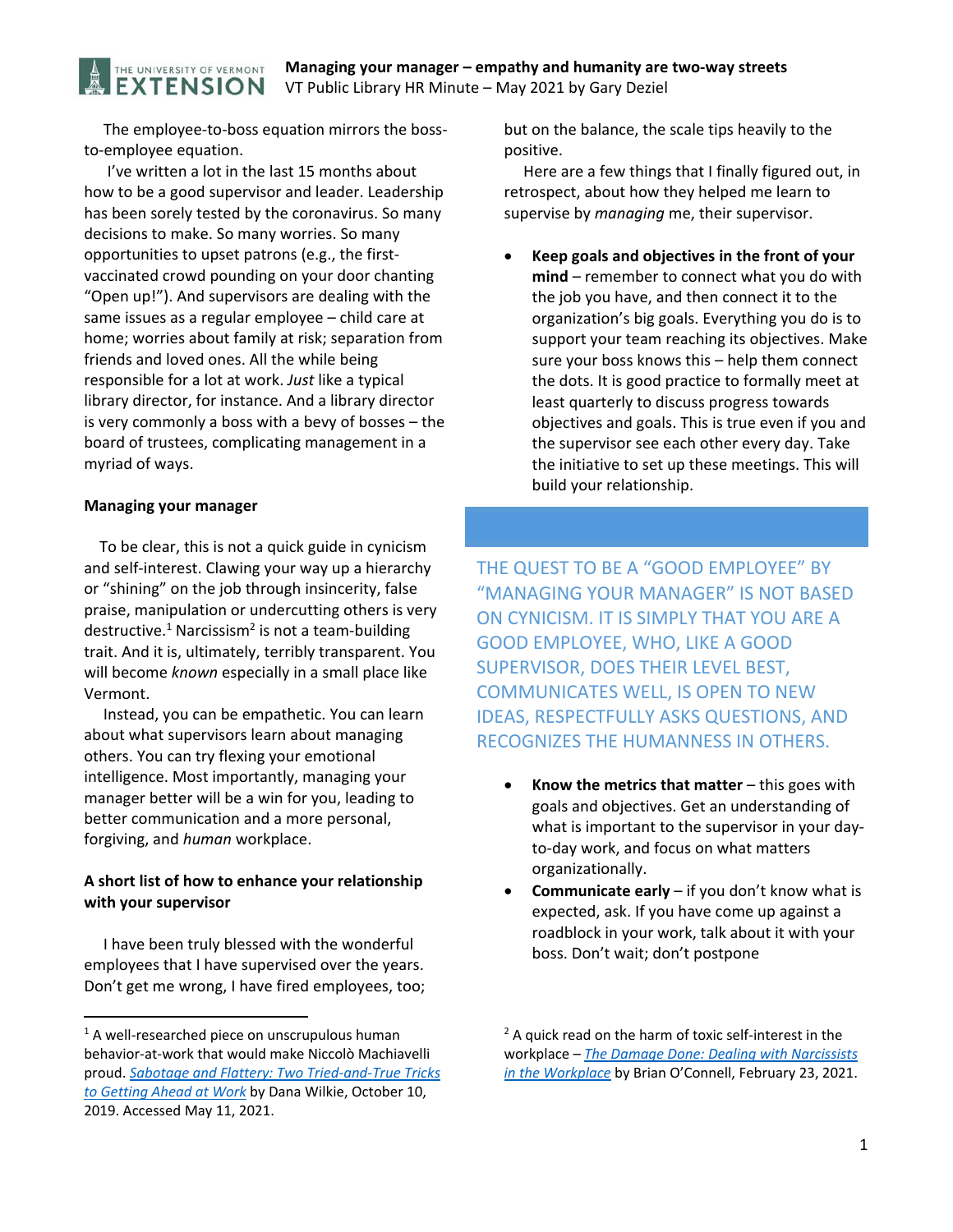## **Managing your manager – empathy and humanity are two‐way streets**  VT Public Library HR Minute – May 2021 by Gary Deziel

communication. Early intervention in a small problem helps avoid later, bigger problems.

THE UNIVERSITY OF VERMONT **EXTENSION** 

- **Empathy matters** ‐ if you disagree with what matters at work such as a process that you think is awry, something that is undone but needs doing, even though the boss doesn't think it is important, speak up. Consider why your supervisor is deciding to do something and how they may be looking at it. Be empathetic to their point of view. A supervisor *loves* when an employee comes up with a good idea to do something better, easier, or when *not to do something*. A supervisor *really* loves it when an employee is constructive and brings ideas to the table. Unconstructive fault‐finding is a lose‐lose proposition.
- **Help them avoid surprises** if you know about a situation or issue that your supervisor may not yet be aware of, present your information calmly and factually as a "heads‐up." This is especially important before the boss finds themselves in a public meeting or discussion, where withholding key information may put them (and perhaps you) in an uncomfortable position.
- **Help them learn**  I had an employee who would hand me a list when he would meet with me. He had items list that I knew about, of course, because they were active projects. But he also included "the boss needs to know about this" bullets. These included things that he saw on the horizon, and things that were bubbling in the background, starting to take some of his time. He helped me learn about what his job was about and the sometimes weird things he had to deal with, even after ten years together. I helped him say "no" to things, while he helped me say "yes" to others. Often we both said "no," and sighed with relief. He helped me "cover his back" by knowing things – no surprises. If I said "Yes" to a work item, he knew I'd support him up and down the chain of command. Help your supervisor; help yourself.

SUPPORTING YOUR SUPERVISOR TAKES JUDGMENT AND SOME COURAGE, JUST AS IT DOES TO BE A SUPERVISOR. YOU MAY NOT ALWAYS GET IT RIGHT, BUT SINCERITY AND EMPATHY COUNT A GREAT DEAL IN THE EFFORT. AS YOU GO THROUGH YOUR CAREER, PEOPLE *MAY* NOT SPECIFICALLY RECALL WHAT YOU DID, BUT THEY *WILL* REMEMBER HOW YOU MADE THEM FEEL.

 Taking a look at "tips for supervisors" helps teach us about tips for employee behavior. In the article *You've Been Promoted to Manager! Now Master the Job with These 5 Leadership Traits*<sup>3</sup> the author lists characteristics including trust, ownership, and openness. These can be used to enhance your relationship with your manager.

 Curiosity, for instance, is "…leading with questions and remain[ing] open to other people's ideas." Be curious about what is going on and what is important from the manager's view.

In "How to Be a 'Favorite Boss'" by Paul Falcone<sup>4</sup>, he writes that "…when people describe their favorite boss, they talk about who that person is, not necessarily what that person did. It's the [boss's] character, encouragement, and personal concern and involvement that makes them someone's favorite boss."

 The quest to be a *favorite employee* is not, again, written in a cynical light. It is simply that you are a good employee, who, like a good supervisor, does their level best, communicates well, is open to new ideas, respectfully asks questions, recognizes the humanness in others, and helps motivate – yes motivate – their supervisor. You help build self‐ esteem and confidence. Favorite employees challenge supervisors to grow, achieve, and produce. And you will be remembered for your character, as well as for your competence.

<sup>3</sup> You've Been Promoted to Manager! Now Master the Job with These 5 Leadership Traits by Brian O'Connell, March 23, 2021. Accessed May 10, 2021.

<sup>&</sup>lt;sup>4</sup> How to Be a 'Favorite Boss' by Paul Falcone, May 22, 2020. Accessed May 10, 2021.